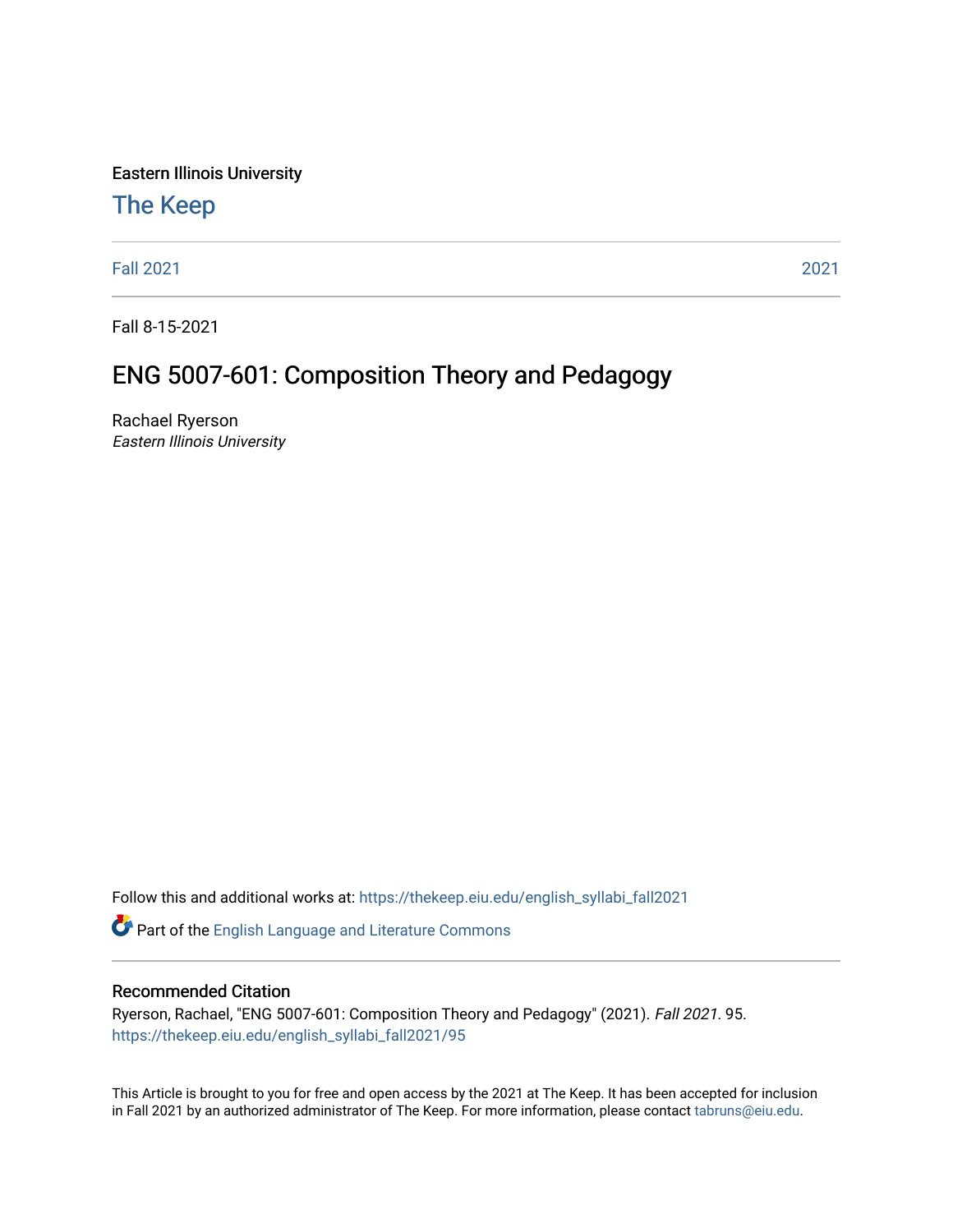## ENG 5007/5007Z-001: Composition Pedagogies

**Instructor**: Dr. Rachael Ryerson **Physical Office**: Coleman 3040 

**Email**: raryerson@eiu.edu **Class Meetings**: Coleman 3160, Tuesdays, 3:30-6:00

**Office Hours** (held both physically and virtually):

- $\Diamond$  Tuesdays, 11 am-12 pm,
- à Wednesdays, 12 pm-1 pm &
- $\Diamond$  Thursdays, 11 am-12 pm, or by appt

#### **Virtual Office Hours Zoom Link:**

https://eiu.zoom.us/j/92255816511?pwd=aDlhYW9BaElWVXNRMCtmanlzOW9Hdz09

Meeting ID: 922 5581 6511 Passcode: 419568

## Course Description

*ENG 5007: Composition Pedagogies* will prepare you to teach college writing through both theory and praxis. This course will cover best practices for teaching writing in the college classroom, and help you apply what you learn to the teaching of writing courses. In addition to designing your own lesson plans and researching a writing studies issue/topic, you will also engage with writing studies topics and concerns, like responding to and assessing student writing, facilitating class discussions, and crafting class activities and assignments.

### Course Objectives

- $\Diamond$  Demonstrate breadth and depth of knowledge about the history, theories, and movements within Rhetoric and Composition
- $\Diamond$  Analyze and synthesize diverse composition theories
- $\Diamond$  Demonstrate preparation to apply composition theories and pedagogies to one's own teaching
- à Demonstrate effective oral and written communication through leading discussions and formal presentations
- $\Diamond$  Demonstrate the ability to produce a research article that could lead to presentation or publication

# Required Materials

- à Bean, John C and Dan Metzger. *Engaging Ideas: The Professor's Guide to Integrating Writing, Critical Thinking, and Active Learning in the Classroom*. 3rd ed., Josey-Bass, 2021.
- à Adler-Kassler, Linda, and Elizabeth Wardle**.** *Naming What We Know: Threshold Concepts of the Writing Classroom*. Classroom Edition. Utah State UP, 2016.
- $\Diamond$  Reliable access to the internet and D2L.
- $\Diamond$  Reliable access to a working computer with Microsoft Word, which you can get for free through Office 365.
- à A flash drive (8GB or 16GB recommended) on which to back up your work, or Cloud storage.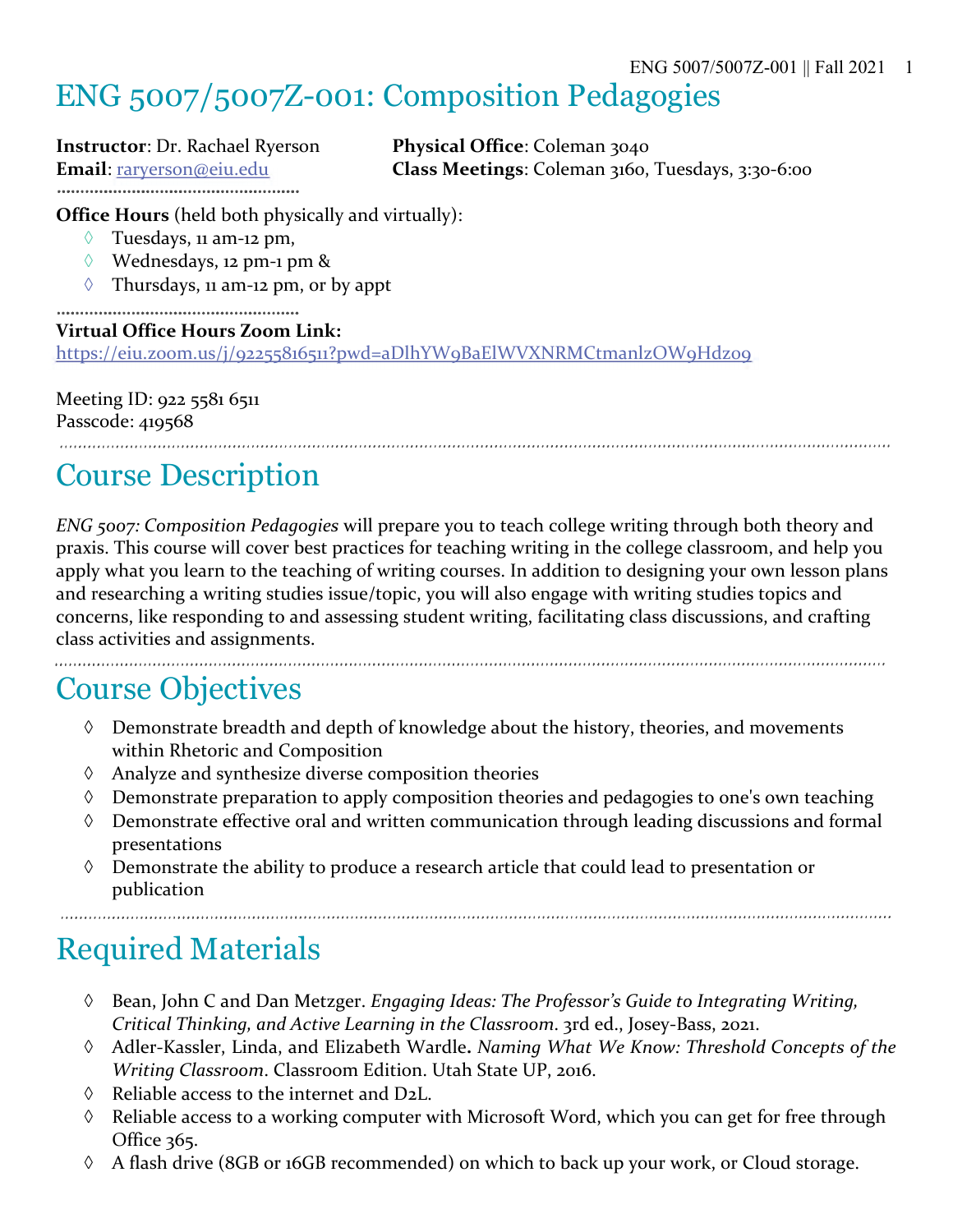### Office Hours

My office hours will take place both physically and virtually this semester. Office hours are a chance for you to get help on coursework; go over material covered in class; talk about connections between class material and your other academic work; and so on. **I strongly encourage you to take advantage of this time.** If you would like to stop by and chat face-to-face, I will be in **Coleman 3040**. If you would prefer to chat online, follow the Zoom information provided at the top of this syllabus.

| <b>Course Work</b>                       |                                                                                                                                                                                                                                                                                                                                                                     |                                                                                                                                                                                                                                                            |                         |  |  |
|------------------------------------------|---------------------------------------------------------------------------------------------------------------------------------------------------------------------------------------------------------------------------------------------------------------------------------------------------------------------------------------------------------------------|------------------------------------------------------------------------------------------------------------------------------------------------------------------------------------------------------------------------------------------------------------|-------------------------|--|--|
| <b>Major Course</b><br>Projects          | #1: Lesson Plan Design                                                                                                                                                                                                                                                                                                                                              | #2: Research Annotated<br>Bibliography + Synthesis                                                                                                                                                                                                         | #3: Teaching Philosophy |  |  |
|                                          | To receive credit for your major assignments, you will need to complete each step of<br>the process on time, according to specifications, and with your best effort. The<br>specifics about each project are outlined in their respective assignment sheets on<br>D2L. Assignments will be turned in via D2L via the weekly folder/module in which they<br>are due. |                                                                                                                                                                                                                                                            |                         |  |  |
| Composition<br>Theorist<br><b>Review</b> |                                                                                                                                                                                                                                                                                                                                                                     | Early in the semester, you will investigate a composition theorist of your choosing<br>(list of options on D2L) and summarize their main contributions to composition<br>studies. More details on the Composition Theorist Review Assignment Sheet on D2L. |                         |  |  |

#### **Minor Coursework**

**Reading Response Journals: Y**ou will keep a reading response journal throughout the semester in which you will respond to the course readings. **Reading journals are due on Sundays by midnight on D2L.** Reading Journal assignments will be included with the weekly module in which they are assigned. See the Reading Response Journal Assignment Sheet on D2L for more details.

**Discussion Board:** You will post at least once a week on the discussion board and **posts are due Sundays, by midnight**. Discussion board posts will be in response to the readings assigned for a given week**.** You will also be expected to **post 2 peer responses per week, and these are due on Tuesdays, before class (3:30 pm)**. Discussion board prompts will be included with the weekly module in which they are assigned. See the Discussion Board Assignment Sheet on D2L for more details.

**Lead Discussion:** For one class period, you will lead discussion on the readings assigned for the day. You do not have to plan out activities for the entire class period, but should be prepared to facilitate discussion during a large portion of class. See the Lead Discussion Assignment Sheet on D2L for more details and for a link to the sign-up sheet.

|  | $\triangleright$ Participate in class activities and contribute to discussions, both in class and<br>online                                                     |  |
|--|-----------------------------------------------------------------------------------------------------------------------------------------------------------------|--|
|  | Participation $\vert \rangle$ Give your best effort for all work<br>$\triangleright$ Contribute to group work and respect all members of the class at all times |  |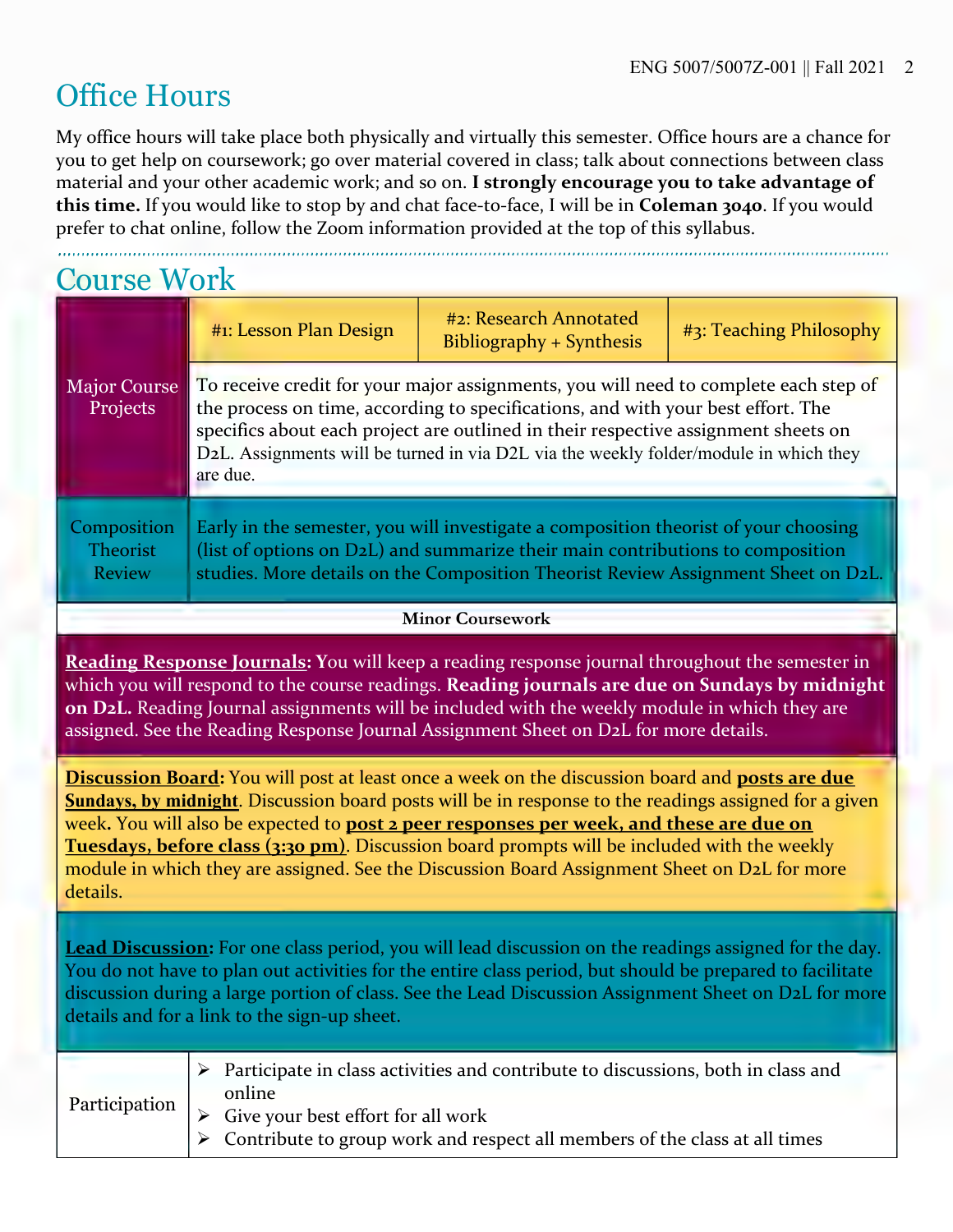# Grading System

Assignments are graded on a **point system**. Your final grade will be based on 1150 points, which are broken down as follows:

| Major Projects (pts include process work)                  |                           |
|------------------------------------------------------------|---------------------------|
| <b>Composition Theorist Review</b>                         | 75 pts                    |
| Project #1: Lesson Plan Design                             | 150 pts                   |
| Project #2: Research Project                               | 200 pts                   |
| Project #3: Teaching Philosophy                            | 100 pts                   |
| Minor Assignments, Discussion Boards, and Reading Journals |                           |
| Discussion Board Posts (x14)                               | 280 pts (20 pts each)     |
| Peer Responses (x14)                                       | 140 pts (10 pts each)     |
| Reading Journals (x11)                                     | $165$ pts $(15$ pts each) |
| Reading Journals (extra credit x3)                         | 30 pts (10 pts each)      |
| <b>Leading Class Discussion</b>                            | 40 pts                    |
| <b>Total</b>                                               |                           |
| <b>Major Assignments</b>                                   | 525 pts                   |
| <b>Minor Assignments</b>                                   | $625$ pts                 |
| Total                                                      | 1150 pts                  |

# Late Work

All work or drafts must be turned in electronically on the date due as specified on the course schedule. You must use double-spaced, Times New Roman or Garamond 12 pt font, and MLA formatting for essays. Any work submitted late **will not be accepted** and will receive a zero. If you do miss turning in an assignment, keep in mind there are three reading journal extra credit opportunities built into the course schedule.

Because circumstances sometimes prohibit the timely completion of work, **each student is allowed one (1) late pass per semester without consequences to your grade.** If you are having trouble with an assignment or struggling to meet a deadline, do not hesitate to contact me or chat with me during my office hours. I would be more than happy to work with you.

# Attendance

You are allowed a maximum of **two (2) absences this semester** before your overall grade is negatively impacted. Starting with the third absence, your final grade will drop by 1/3rd a letter grade for each additional absence. If there are extenuating circumstances that will affect your attendance, it is your responsibility to discuss these with me in advance of the absence to determine a plan to make-up class work, or to request an extension. I will not retroactively grant extensions on missed assignments.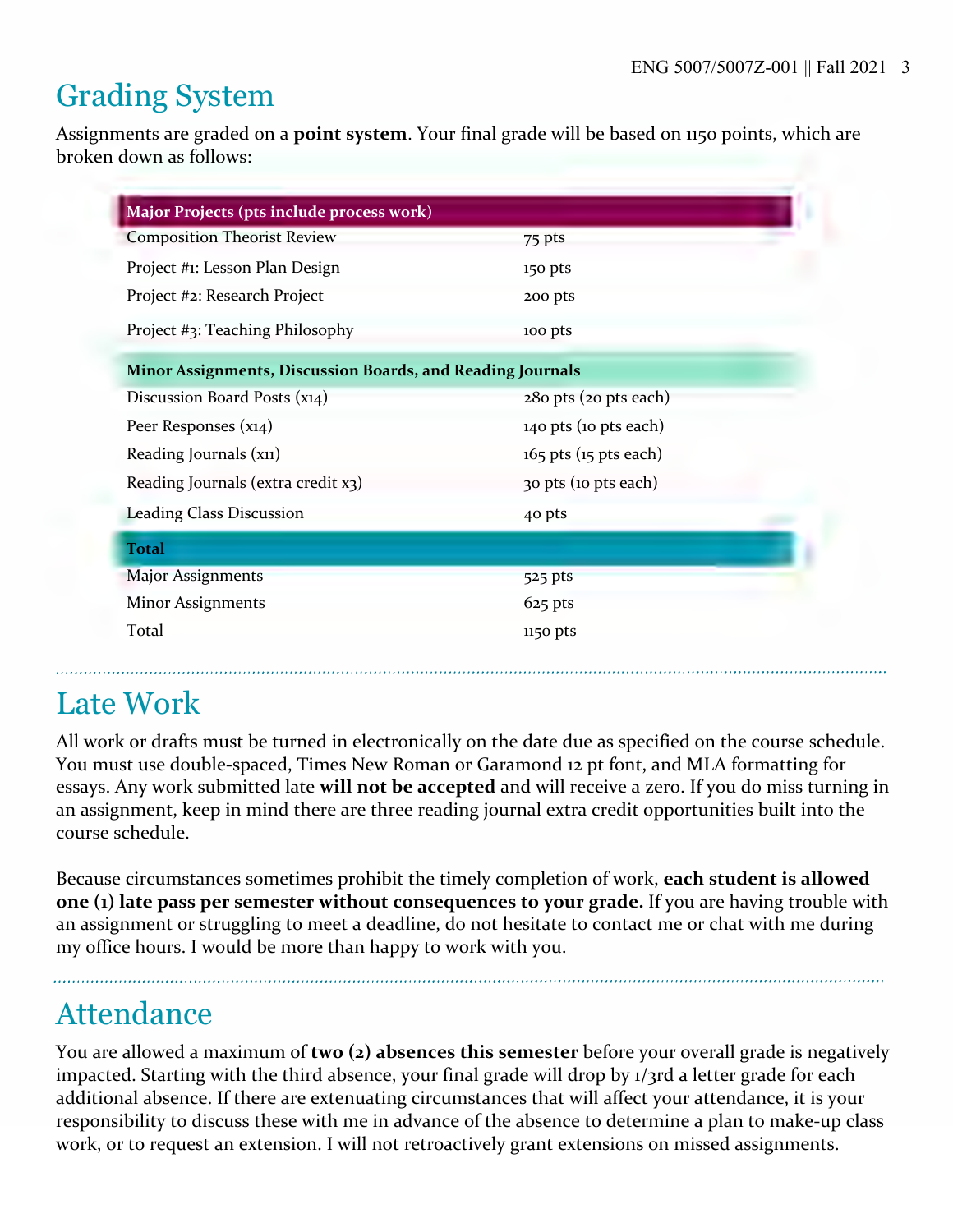### D2L & Zoom

We will be a Learning Management System –Desire to Learn (D2L)—to make the most of our class experience. You are expected to access to D2L, and there you will find all course materials, aside from your textbooks. You will also turn in all assignments through D2L.

To meet with me in office hours, you will need to access Zoom. I provide the link at the top of the syllabus, and you don't need an account on Zoom to use it. Keep in mind, however, that if we shift our class online due to the pandemic, we will use Zoom to have online class meetings.

### General Course Policies

- Email/LMS: You have the responsibility check your school email and your D2L account regularly for important course communication.
- Communication: It is your responsibility to communicate with me when you have questions or concerns. Communication with me should be timely and respectful. I am available in-person and digitally—use communication with me as a resource.
- Public writing: Submit work that you are comfortable with peers reading. All major essays are public.
- Tracking: Track your missed work and major/minor obligations. It is your responsibility to understand the grading system and to keep up with the course schedule. Ask early and often if something is unclear about this.
- Self-advocacy: As a college student, you must develop your ability to advocate for your needs. You have the responsibility to identify barriers prohibiting your full classroom participation and engage productively with me and the other members of the classroom to remedy the issue.

## CoVid-19 Policy

The University is asking all of us to take precautions to prevent the spread of COVID-19. EIU's policy is intended to protect all of us on campus, as well as the community, your roommates, and loved ones at home. **All students, regardless of vaccination status, are required to wear face coverings during class.** Students may sit in any classroom seat where they are most comfortable. All reasonable efforts will be made to provide modifications to classroom seating arrangements if needed; however, this may not be possible in all situations. Students should not attend class if they are ill and should consult the student health clinic if they have any COVID-19-like symptoms.

EIU's COVID-19 campus practices including face coverings, when and where required, avoiding campus if sick, sanitizing surfaces, social distancing, and hand washing all of which are based on the best available public health guidance. Everyone in the campus community is responsible for following practices that reduce risk. If you have a health condition that may require a potential classroom accommodation or variation from current EIU COVID-19 policy, please contact Student Disability Services (studentdisability@eiu.edu or 581-6583) to determine what options may be available based on current CDC guidance. If you are unable to follow EIU's COVID-19 guidelines, you may be asked to leave class or office hours as compliance with public health guidance is essential. Accommodations for instruction and make-up work will be made for students with documented medical absences according to IGP #43 [ https://castle.eiu.edu/auditing/043.php ]. To view the latest EIU COVID-19 related information and any policy updates, please visit https://www.eiu.edu/covid/.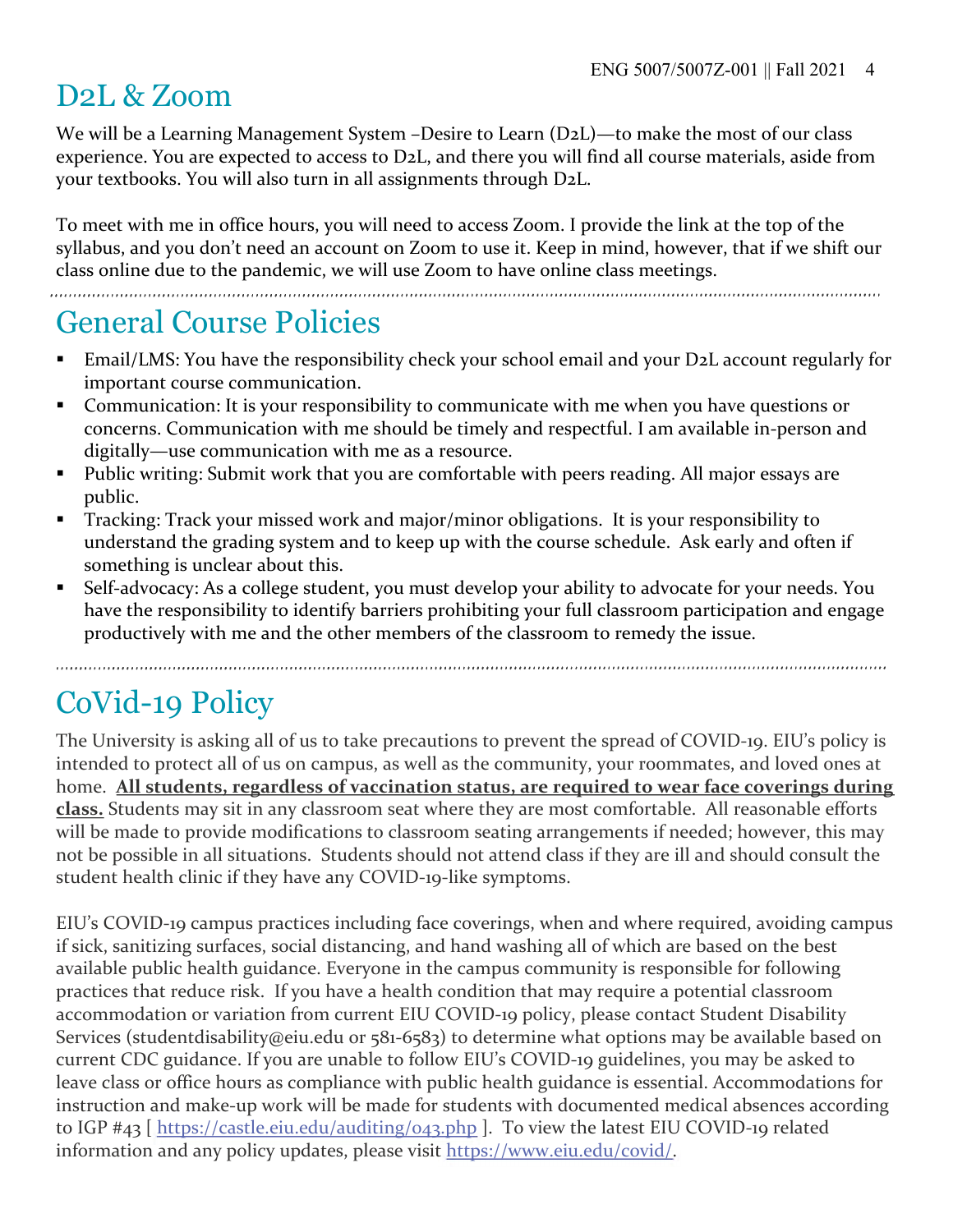### Expectations & Classroom Conduct

Participate in the class with an open mind and understanding that each person brings unique experiences, cultures, values, etc. to class. Remain respectful to one another, for each individual and every idea, especially as we connect and communicate online. We will often have the opportunity to share our opinions and beliefs, but no racist, sexist, homophobic, ableist or any other negative communication harmful to an individual or group will be tolerated. Whether something is offensive or not will be determined by the people whom it might offend or their advocates. Furthermore, I expect none of you to remain bystanders in the classroom; if something offensive is said, address it. Classroom incivility will not be tolerated on any level.

# Accommodations & Inclusive Learning

EIU Statement: If you are a student with a documented disability in need of accommodations to fully participate in this class, please contact the Office of Student Disability Services (OSDS). All accommodations must be approved through OSDS. Please stop by McAfee Gym, Room 1210, or call 217- 581-6583 to make an appointment.

Your success in this class is important to me. We will all need accommodations because we all learn differently. If there are aspects of this course that prevent you from learning or exclude you, please let me know as soon as possible. Together we'll develop strategies to meet both your needs and the requirements of the course. I encourage you to visit the Student Disability Services office to determine how you could improve your learning as well. If you need official accommodations, you have a right to have these met.

However, even if you don't have "proper' documentation but need an accommodation, please feel free to reach out to me; I know that for a variety of reasons some people avoid documenting their disability/disabilities with Student Disability Services, so I extend this offer to approach me about an accommodation without having documentation. If you want to register your disability with the university and haven't done so, please contact Student Disability Services at 217-581-6583.

# Academic Integrity and Plagiarism

**EIU Statement**: "Students are expected to maintain principles of academic integrity and conduct as defined in EIU's Code of Conduct (http://www.eiu.edu/judicial/studentconductcode.php). Violations will be reported to the Office of Student Standards."

**English Department Statement**: "Any teacher who discovers an act of plagiarism—"The appropriation or imitation of the language, ideas, and/or thoughts of another author, and representation of them as one's own original work" (Random House Dictionary of the English Language)—has the right and responsibility to impose upon the guilty student an appropriate penalty, up to and including immediate assignments of a grade of F for the assigned essay and a grade of F for the course, and to report the incident to the Office of Student Standards. Respect for the work of others should encompass all formats, including print, electronic, and oral sources."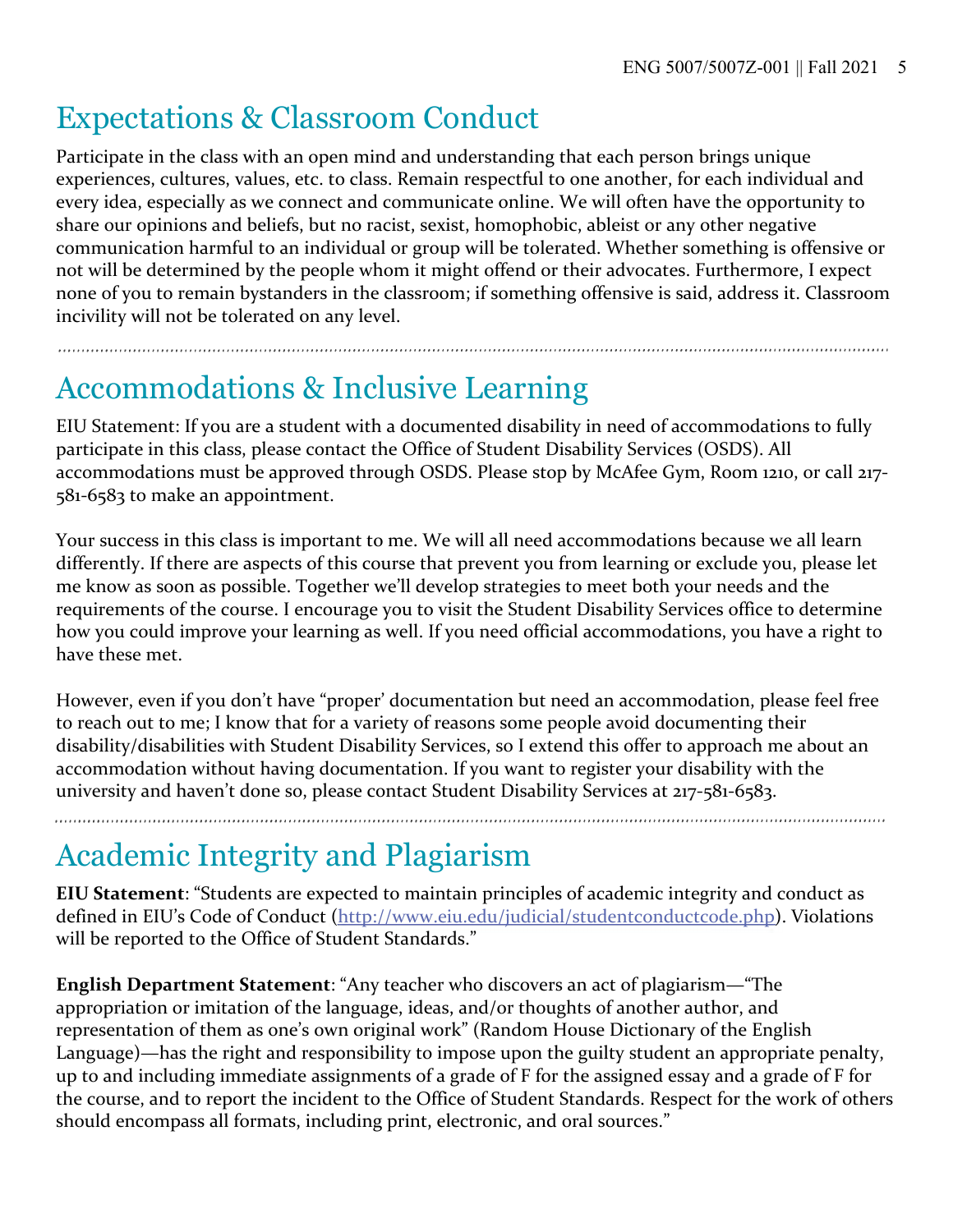## Student Success Center

**EIU Statement**: "Students who are having difficulty achieving their academic goals are encouraged to contact the Student Success Center (www.eiu.edu/~success) for assistance with time management, test taking, note taking, avoiding procrastination, setting goals, and other skills to support academic achievement. The Student Success Center provides individualized consultations. To make an appointment, call 217-581-6696, or go to McAfee Gym, Room 1301."

#### Student Resources

#### **Writing Center**

EIU's writing center can be found at 3110 Coleman Hall, and this fall, they will be offering **face-to-face consulting sessions on weekdays and online sessions evenings and Sundays**. Students will be able to book either a face-to-face or online appointment through the Writing Center website (**www.eiu.edu/writing**). I strongly encourage you to use this free resource, as they can help you at any stage of the writing process.

#### **Health and Counseling Services**

Medical Clinic-Eastern Illinois University Human Services Building 600 Lincoln Avenue Charleston, IL 61920 217-581-3013 health@eiu.edu

For mental health emergencies, contact the Counseling Clinic at 217-581-3413

#### **Student Disability Services**

McAfee Gym, Room 1210 217-581-6583 studentdisability@eiu.edu

#### **Authoring Software**

Microsoft Office Office 365 ProPlus is available at no charge to EIU students, and if you do not already have this software on the tech you will be using for class, you can find it here:

https://www.eiu.edu/panthertech/software.php

**EIU Campus Technology** Support Student Services Building - 3040 Phone: (217) 581-4357 Email: support@eiu.edu

**Support Hours** M-F: 7:00am - 4:30pm

Live Chat can be found in the bottom right-hand corner of their page: https://www.eiu.edu/panthertech/index.php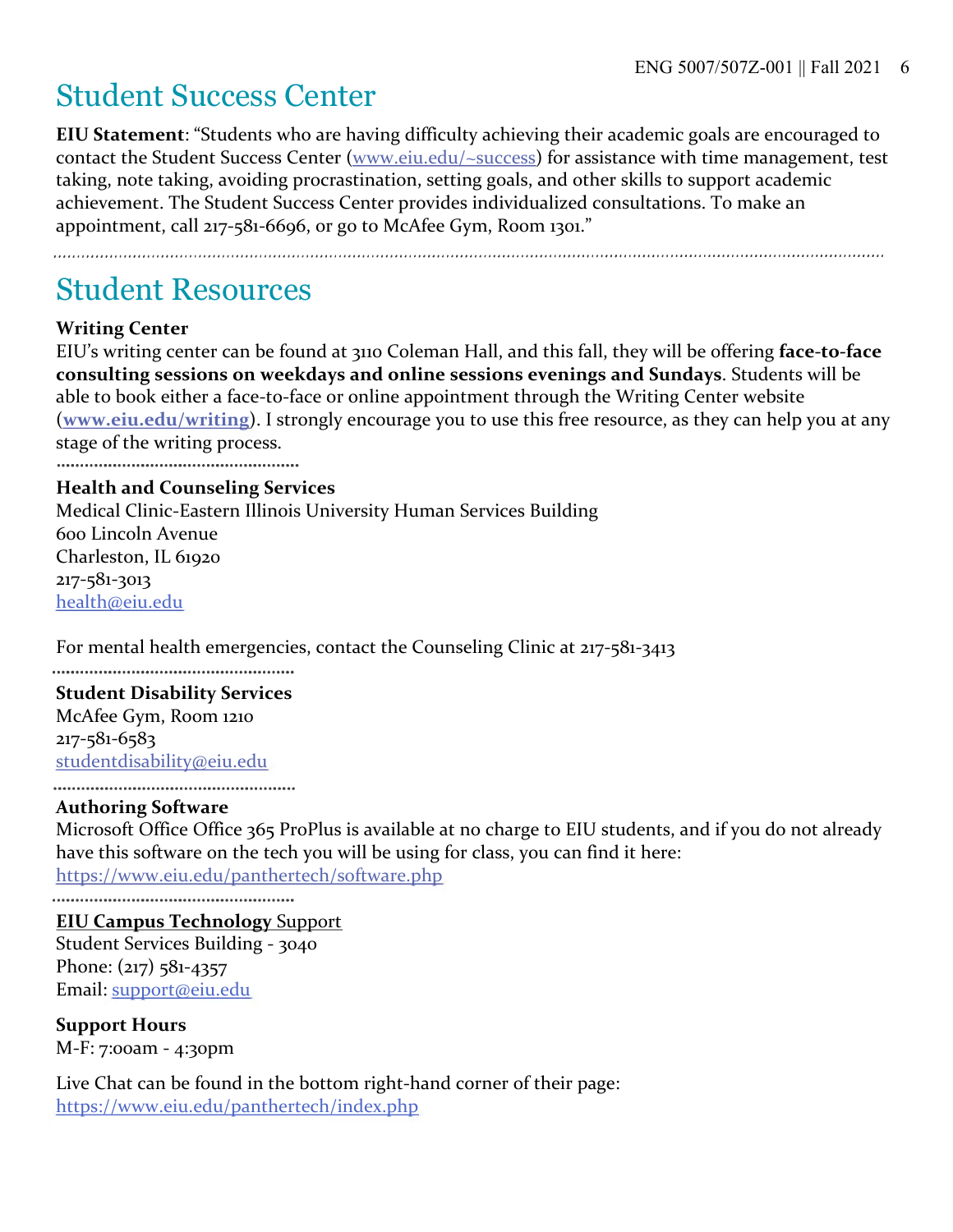## Sexual Violence & Misconduct

Eastern Illinois University prohibits sexual misconduct, relationship violence, and stalking in any of its employment situations or educational programs and activities. As indicated here, https://www.eiu.edu/mandatedinformation/assault.php, Sexual assault, abuse or other sexual misconduct including domestic violence, dating violence, and stalking is prohibited and will not be tolerated. The University continually endeavors to prevent sexual assault by providing training and educational materials to all students and employees, and by thoroughly investigating complaints of assault.

Sexual assault is a crime and complaints will receive serious and immediate action. Once a complaint is received, the first step taken by the University personnel will be to ensure that the complainant is safe and protected from harm. The University understands that a complainant may need a support person to accompany them on campus and students and employees will be provided with contact information with various on-campus and off-campus resources.

Should you need to file a complaint, you have multiple options, and I have included a few below:

The University Police Department (UPD) **Location:**  $7^{th}$  and Grant (directly east of the University Union) Phone: 581-3212 (911 if an emergency) **Hours:** Department is open daily until 4:30 p.m.; officers are on duty 24 hours.

The Office of Civil Rights and Diversity - Title IX Coordinator **Location:** 1011 Old Main **Phone:** 581-5020 **Hours:** Office is open M-F from 8 a.m. to 4:30 p.m., and by appointment.

The Office of Student Standards **Location:** University Union – Lower Level **Phone:** 581-3827 **Hours:** Office is open M-F from 8 a.m. to 4:30 p.m.

The Charleston Police Department (CPD) **Location:** 614 6th Street, Charleston **Phone:** 348-5221 (911 if an emergency) **Hours:** Department is open daily until 4:30 p.m.; officers are on duty 24 hours.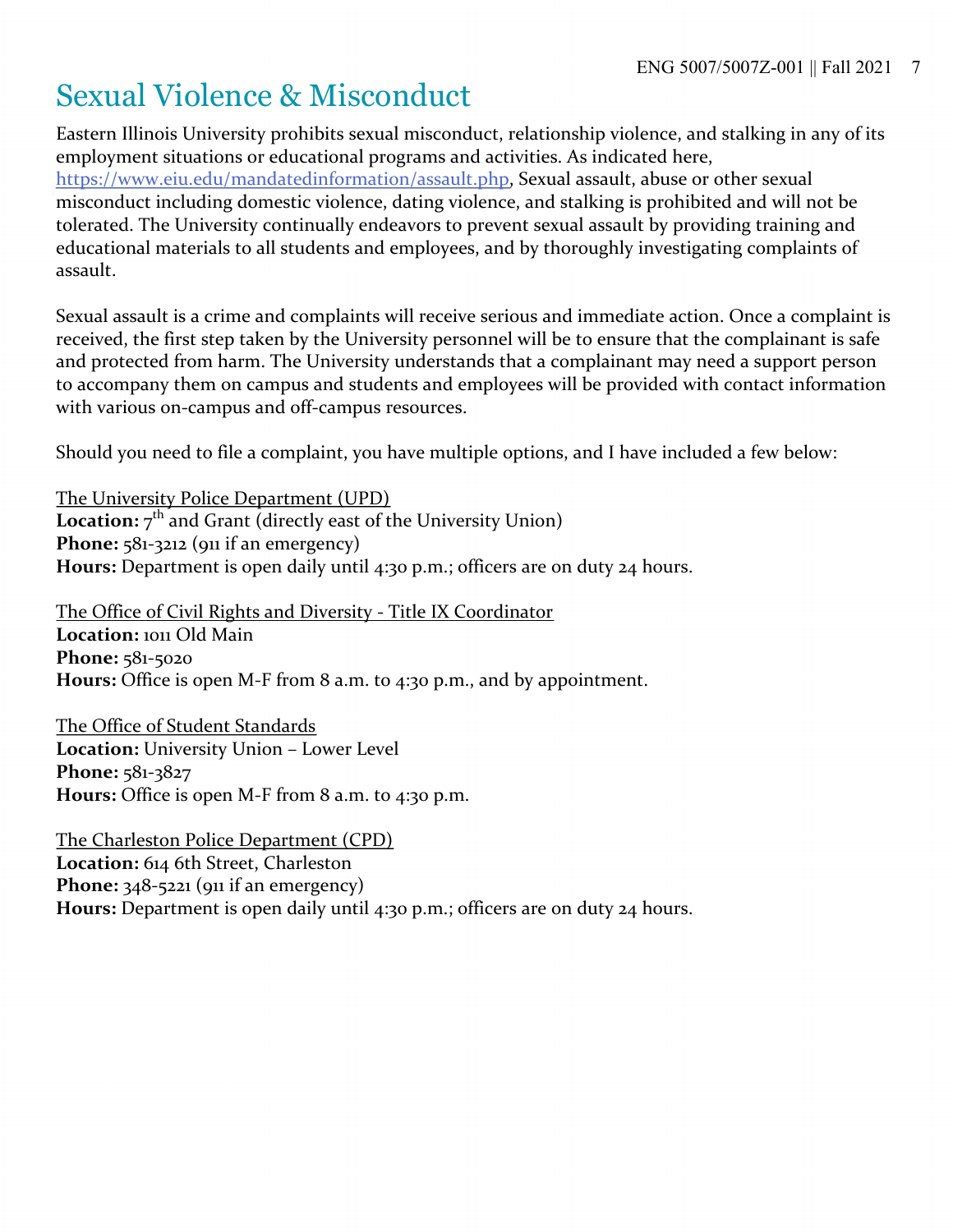### Course Schedule

**Acronyms:** *Naming What We Know* **(NWWK)**; *Engaging Ideas* **(EI)**; Reading Journal **(RJ)**; Discussion Board Post **(DB)**; Peer Responses to Discussion Board Posts **(PR)**; Desire 2 Learn **(D2L).** 

| <b>Class Topics/Readings Due</b>                                                                                                                                                                                                                                                                                                                                                                                                 | <b>Due Dates</b>                                                                                                  |  |  |
|----------------------------------------------------------------------------------------------------------------------------------------------------------------------------------------------------------------------------------------------------------------------------------------------------------------------------------------------------------------------------------------------------------------------------------|-------------------------------------------------------------------------------------------------------------------|--|--|
| Week 1: 08.23-08.29                                                                                                                                                                                                                                                                                                                                                                                                              |                                                                                                                   |  |  |
| Topics: Syllabus; Composition Studies (development of a field)                                                                                                                                                                                                                                                                                                                                                                   | Due o8.29, by<br>midnight:                                                                                        |  |  |
| <b>Readings:</b><br>NWWK: Introduction (Yancey), pp. xvii-xxxi<br>$D_2L$ :                                                                                                                                                                                                                                                                                                                                                       | $DB#_1$<br>RI#1                                                                                                   |  |  |
| "Dartmouth Revisited" (Zancanella et al.)<br>$\circ$<br>"Where did Composition Studies Come From?" (Nystrand et al.), pp. 1-9<br>$\circ$                                                                                                                                                                                                                                                                                         |                                                                                                                   |  |  |
| Week 2: 08.30-09.05                                                                                                                                                                                                                                                                                                                                                                                                              |                                                                                                                   |  |  |
| Topics: Writing and Critical Thinking; Composition Theorist Review Assignment                                                                                                                                                                                                                                                                                                                                                    | Due 08.31, before                                                                                                 |  |  |
| <b>Readings:</b><br>EI: Chap. $1 \&$ Chap. $2$                                                                                                                                                                                                                                                                                                                                                                                   | class $(3:30 \text{ pm})$ :<br>$\triangleright$ PR#1                                                              |  |  |
| NWWK:<br>"NWWK: The Project of this Book" (Adler-Kassner and Wardle), pp. 3-16<br>$\circ$<br>"Writing is a Social and Rhetorical Activity" (Roozen), pp. 17-19<br>$\circ$<br>"Writing is a Knowledge Making Activity" (Estrem), pp. 19-20<br>$\circ$<br><b>Assignment Sheet: Composition Theorist Review (D2L)</b>                                                                                                               | Due 09.05, by<br>midnight:<br>DB#2<br>RJ#2<br>⊳                                                                   |  |  |
| Week 3: 09.06-09.12                                                                                                                                                                                                                                                                                                                                                                                                              |                                                                                                                   |  |  |
| Topics: Writing and Cognition; Gateway Activities; Composition History: The Cognitivist<br>Movement; Project #1: Lesson Plan Design<br><b>Readings:</b>                                                                                                                                                                                                                                                                          | Due 09.07, before<br>class:<br>PR#2                                                                               |  |  |
| NWWK:<br>"Writing is (Also Always) a Cognitive Activity" (Dryer), pp. 71-74<br>$\circ$<br>"Writing is an Expression of Embodied Cognition" (Bazerman and Tinberg), pp. 74-75<br>$\circ$<br>$D_2L$ :<br>➤<br>Teaching Writing as Reflective Practice excerpt (Hillocks)<br>$\circ$<br>"Where did Composition Studies Come From?" (Nystrand et al.), pp. 9-13<br>$\circ$<br>Assignment Sheet: Project #1: Lesson Plan Design (D2L) | Due 09.12, by<br>midnight:<br>$DB \#3$<br>RJ#3                                                                    |  |  |
| Week 4: 9.13-09.19                                                                                                                                                                                                                                                                                                                                                                                                               |                                                                                                                   |  |  |
| Topics: Exploratory Writing; Composition History: The Process Movement                                                                                                                                                                                                                                                                                                                                                           | Due 09.14, before<br>class:<br>PR#3                                                                               |  |  |
| <b>Readings:</b><br>EI: Chap. $5$<br>NWWK: "Failure can be an Important Part of Writing Development" (Brooke and Carr), pp.<br>$62 - 64$<br>$D_2L$ :<br>➤<br>The Composing Process of Twelfth Graders, excerpt (Emig)<br>$\circ$<br>"Things that Go Without Saying in Composition Studies," (Nedra Reynolds piece),<br>$\circ$<br>pp. 283-286                                                                                    | Due 09.19, by<br>midnight:<br>DB#4<br>$RJ#4$ (extra<br>credit)<br>Composition<br><b>Theorist</b><br><b>Review</b> |  |  |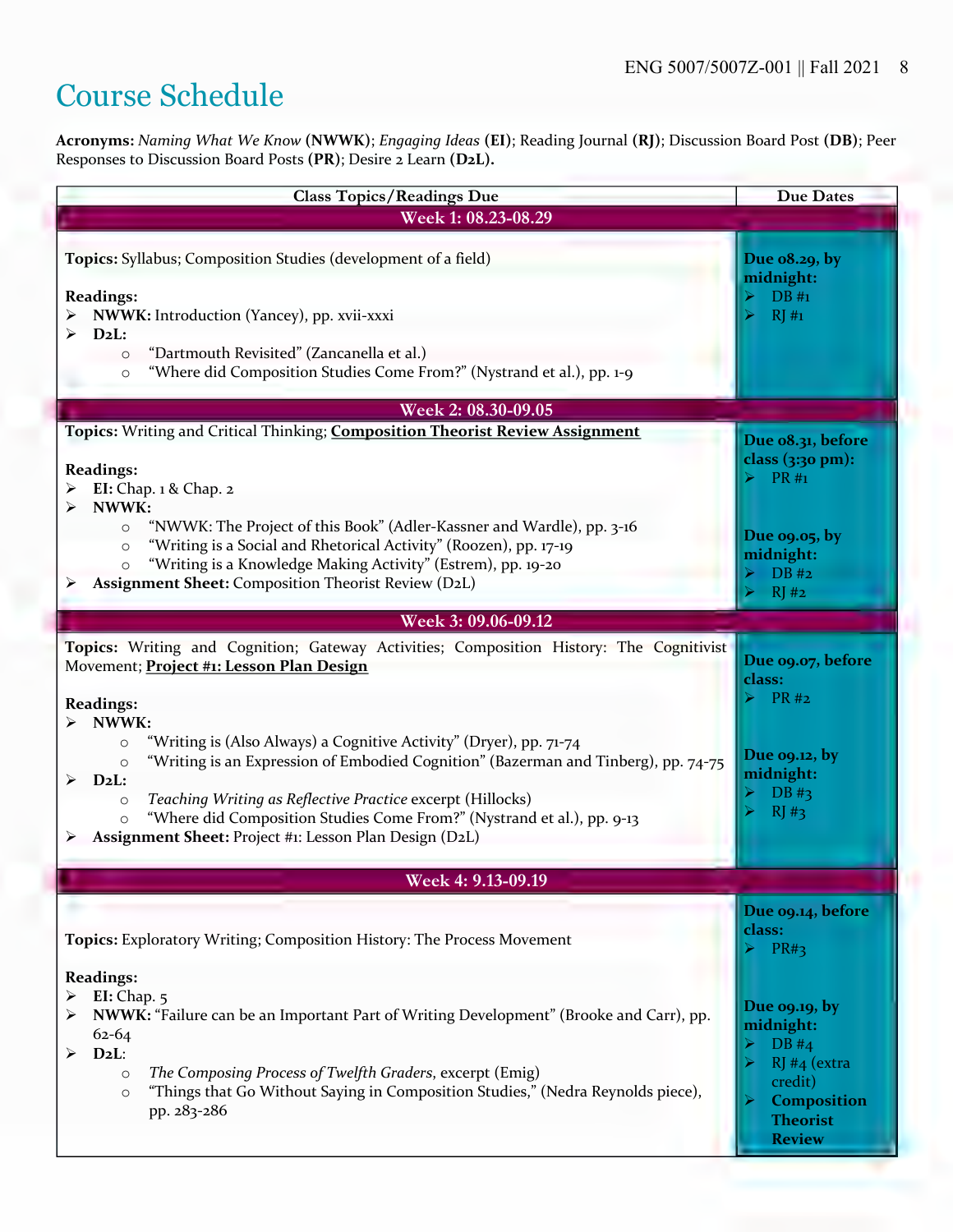| Week 5: 09.20-09.26                                                                                                                                                                                                                                                                                                                                                                                                                                                                                                                   |                                                                                                                                               |  |  |  |
|---------------------------------------------------------------------------------------------------------------------------------------------------------------------------------------------------------------------------------------------------------------------------------------------------------------------------------------------------------------------------------------------------------------------------------------------------------------------------------------------------------------------------------------|-----------------------------------------------------------------------------------------------------------------------------------------------|--|--|--|
| Topics: Designing Critical Thinking/Writing Tasks; Audience; Composition History: The<br><b>Expressivist Movement</b><br><b>Readings:</b><br><b>EI:</b> Chap. 6<br>➤<br>NWWK: Lunsford, pp. 20-21; Lerner, pp. 40-41; Bazerman, pp. 37-39<br>$D_2L$ :<br>➤<br>Closing My Eyes as I Speak: An Argument for Ignoring Audience" (Elbow)<br>$\circ$<br>"Inventing the University" (Bartholomae)<br>$\circ$<br><b>Optional:</b> "Responses to Bartholomae and Elbow" (Bartholomae and Elbow)<br>$\circ$                                    | Due 09.21, before<br>class:<br>$\triangleright$ PR#4<br>Due 09.26, by<br>midnight:<br>DB#5<br>RI#5                                            |  |  |  |
| Week 6: 09.27-10.03                                                                                                                                                                                                                                                                                                                                                                                                                                                                                                                   |                                                                                                                                               |  |  |  |
| Topics: Designing writing assignments; Project #2 Check-in<br><b>Readings:</b><br>EI: Chap. $4$<br>D2L: "Designing Writing Assignments" (Gardner)                                                                                                                                                                                                                                                                                                                                                                                     | Due 09.28, before<br>class:<br>$\triangleright$ PR#5<br>Due 10.03, by<br>midnight:<br>DB #6<br>RJ#6<br>Project #1<br><b>Check-in</b>          |  |  |  |
| Week 7: 10.04-10.10                                                                                                                                                                                                                                                                                                                                                                                                                                                                                                                   |                                                                                                                                               |  |  |  |
| <b>Topics: Facilitating Class Discussions; Peer Review/Revision</b><br><b>Readings:</b><br>EI: Chap. 9 & Chap. 11<br>NWWK:<br>"All Writers Have More to Learn" (Rose), pp. 59-61<br>$\circ$<br>"Revision is Central to Developing Writing" (Downs), pp. 66-67<br>$\circ$<br>D2L: Discussion as a Way of Teaching, (Brookfield and Preskill), choose a chapter to read<br>➤                                                                                                                                                            | Due 10.05, before<br>class:<br>$\triangleright$ PR#6<br>Due 10.10, by<br>midnight:<br>$\triangleright$ DB #7<br>$\blacktriangleright$<br>RJ#7 |  |  |  |
| Week 8: 10.11-10.17                                                                                                                                                                                                                                                                                                                                                                                                                                                                                                                   |                                                                                                                                               |  |  |  |
| Topics: Project #1 (Due Sunday, 10.17); Composition History: The Social Turn; Writing and<br>Identity<br><b>Readings:</b><br>NWWK:<br>"Writing Enacts and Creates Identities and Ideologies" (Scott), pp. 48-50<br>$\circ$<br>"Writing is Linked to Identity" (Roozen), pp. 50-52<br>$\circ$<br>$D_2L$ :<br>⋗<br>"Where did Composition Studies Come From?" (Nystrand et al.), pp. 14-19<br>$\circ$<br>"Black English from a Black Perspective" (Smitherman)<br>$\circ$<br>'Students' Right to Their Own Language" (SRTOL)<br>$\circ$ | Due 10.12, before<br>class:<br>$\triangleright$ PR#7<br>Due 10.17, by<br>midnight:<br>DB #8<br>RJ #8 (extra<br>credit)<br>Project #1          |  |  |  |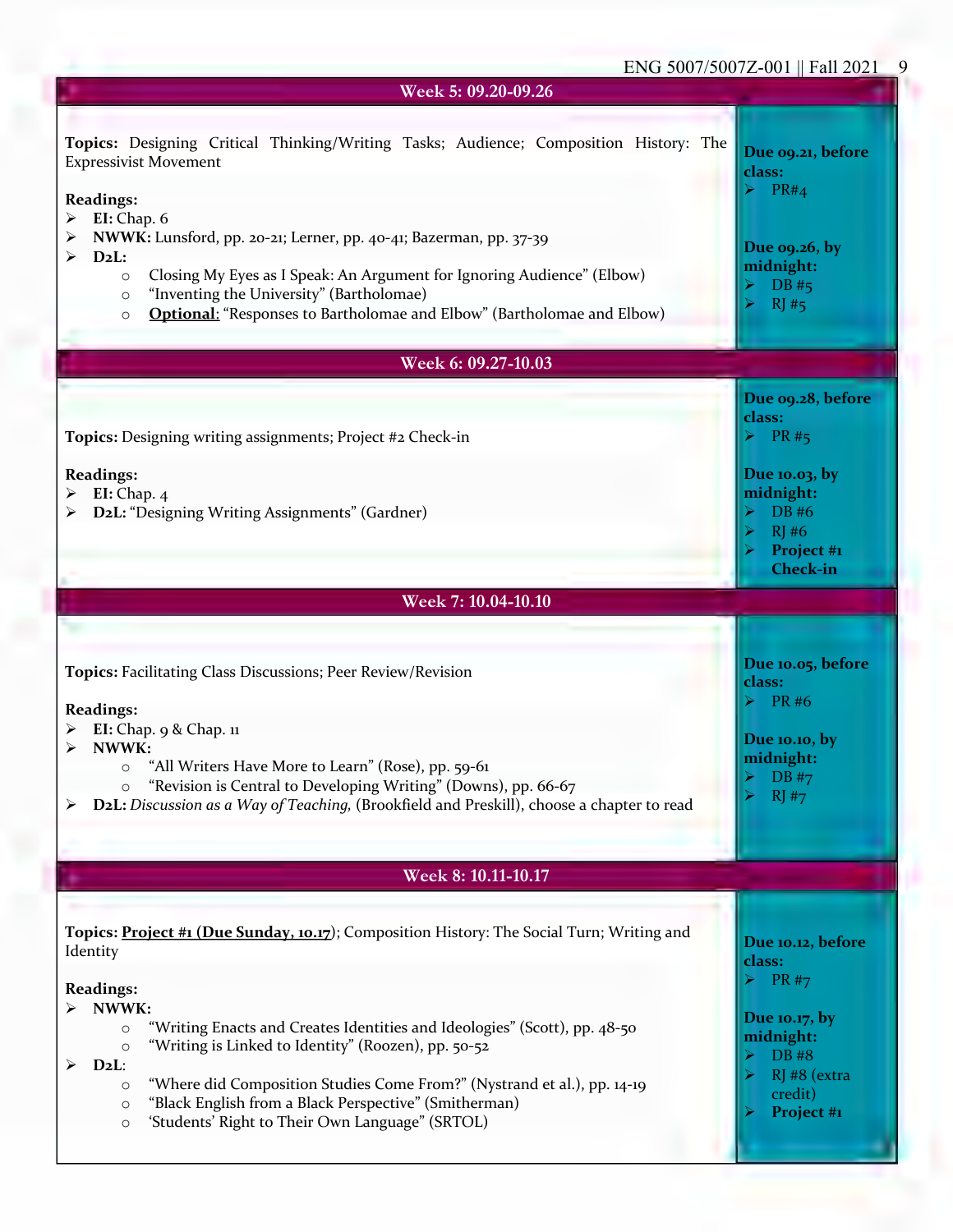#### ENG 5007/5007Z-001 || Fall 2021 10

| Week 9: 10.18-10.24                                                                                                                                                                                                                                                                                                                      |                                                                                                                       |
|------------------------------------------------------------------------------------------------------------------------------------------------------------------------------------------------------------------------------------------------------------------------------------------------------------------------------------------|-----------------------------------------------------------------------------------------------------------------------|
| Topics: Teaching undergraduate research; Multilingual Writers/Writing; Project #2: Research<br>Project                                                                                                                                                                                                                                   |                                                                                                                       |
| <b>Readings:</b><br>EI: Chap. 10<br>NWWK:<br>"Writing Provides a Representations of Ideologies and Identities" (Villanueva), pp. 57-<br>$\circ$<br>58<br>"Writing Involves the Negotiation of Language Differences" (Matsuda), pp. 68-70<br>$\circ$<br>$D_2L$ :<br>➤<br>CCCC Statement on Second Language Writers and Writing<br>$\circ$ | Due 10.19, before<br>class:<br><b>PR#8</b><br>Due 10.24 by<br>midnight<br>$DB$ #9<br>RJ#q                             |
| <b>Optional: "The Myth of Linguistic Homogeneity" (Matsuda)</b><br>$\circ$<br>Finding Scholarly Sources Workshop (Video) (D2L)<br>Assignment Sheet: Project #2-Research Project<br>➤                                                                                                                                                     |                                                                                                                       |
|                                                                                                                                                                                                                                                                                                                                          |                                                                                                                       |
| Week 10: 10.25-10.31                                                                                                                                                                                                                                                                                                                     |                                                                                                                       |
| <b>Topics:</b> Grammar & Correctness; Error; The Social Turn and Error; Project #2 Proposal<br><b>Readings:</b><br>EI: Chap. 15<br>$D_2L$ :<br>"What Should Colleges Teach?" (Fish)<br>$\circ$<br>"Errors and Expectations" excerpt (Shaughnessy)<br>$\circ$<br>"Redefining the Legacy of Mina Shaughnessy" (Lu)<br>$\circ$              | Due 10.26, before<br>class:<br>$PR \#Q$<br>Due 10.31, by<br>midnight:<br>DB #10<br>$RJ$ #10<br>Project #2<br>Proposal |
| Week 11: 11.01-11.07                                                                                                                                                                                                                                                                                                                     |                                                                                                                       |
|                                                                                                                                                                                                                                                                                                                                          |                                                                                                                       |
| Topics: Responding to student writing and providing feedback<br><b>Readings:</b>                                                                                                                                                                                                                                                         | Due 11.02, before<br>class:<br><b>PR</b> #10                                                                          |
| EI: Chap. 14<br>$D_2L$ :<br>"Responding to Student Writing" (Sommers)<br>$\circ$<br>"Audio Feedback vs. Written Feedback" (Cavanaugh and Song)<br>$\circ$                                                                                                                                                                                | Due 11.07, by<br>midnight:<br>DB#n<br>RJ#11                                                                           |
| Week 12: 11.08-11.14                                                                                                                                                                                                                                                                                                                     |                                                                                                                       |
| Topics: Rubrics and Assessment; Contract & Portfolio Grading; Race & Assessment<br>Readings:                                                                                                                                                                                                                                             | Due 11.09, before<br>class:<br>PR #11                                                                                 |
| EI: Chap. 12 & Chap. 16<br>NWWK:<br>≻<br>"Assessing Writing Shapes Contexts and Instruction" (Scott and Inoue), pp. 29-31<br>$\circ$<br>"Assessment is an Essential Component of Learning to Write" (O'Neill), pp. 67-68<br>$\circ$<br>D2L: Antiracist Writing Assessment Ecologies, Chap. 1 (Inoue)<br>➤                                | Due 11.14, by<br>midnight:<br>DB #12<br>RJ#12                                                                         |